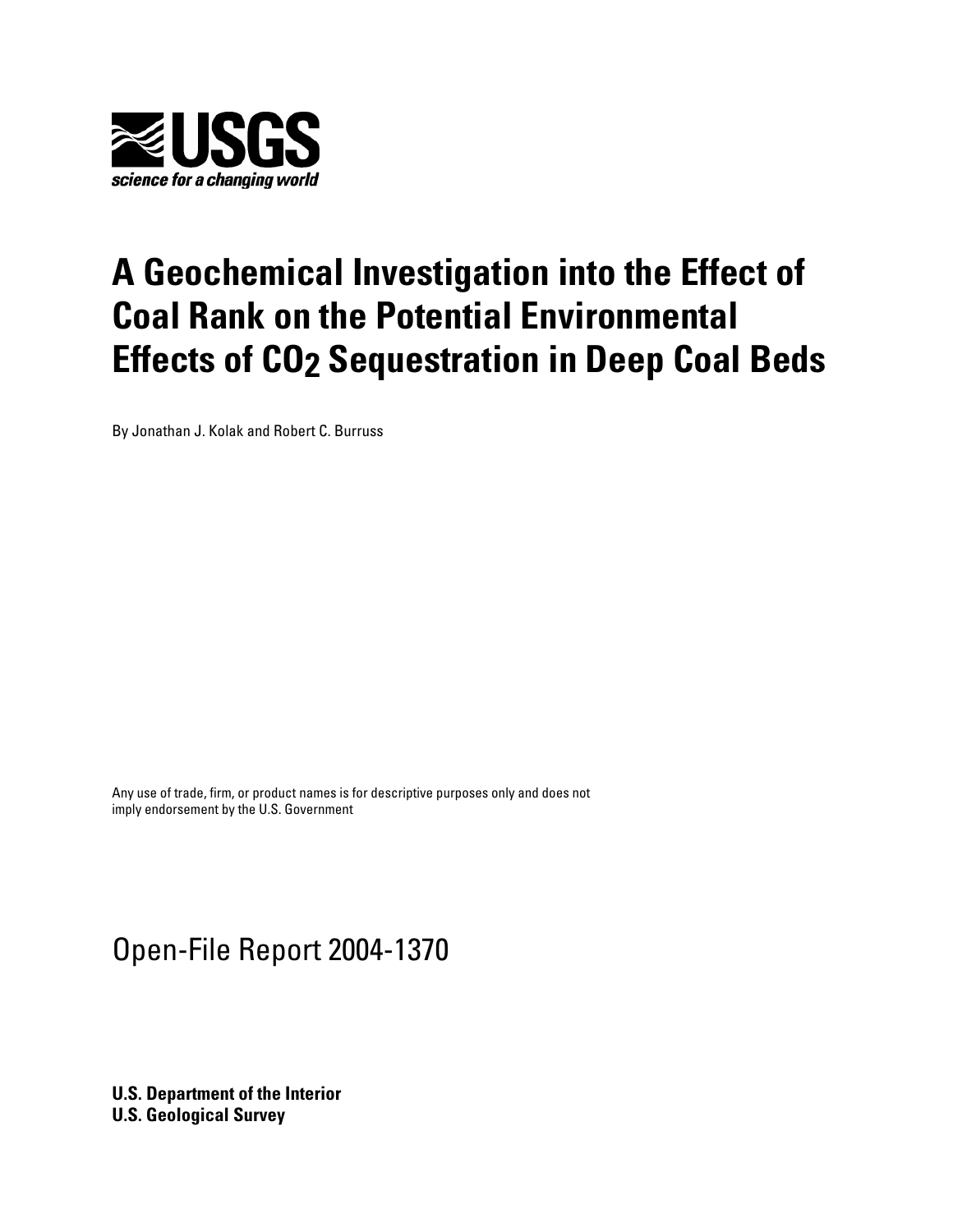## **U.S. Department of the Interior**

Gale A. Norton, Secretary

## **U.S. Geological Survey**

Charles G. Groat, Director

U.S. Geological Survey, Reston, Virginia: 2005

For product and ordering information: World Wide Web: http://www.usgs.gov/pubprod Telephone: 1-888-ASK-USGS

For more information on the USGS—the Federal source for science about the Earth, its natural and living resources, natural hazards, and the environment: World Wide Web: http://www.usgs.gov Telephone: 1-888-ASK-USGS

Although this report is in the public domain, permission must be secured from the individual copyright owners to reproduce any copyrighted material contained within this report.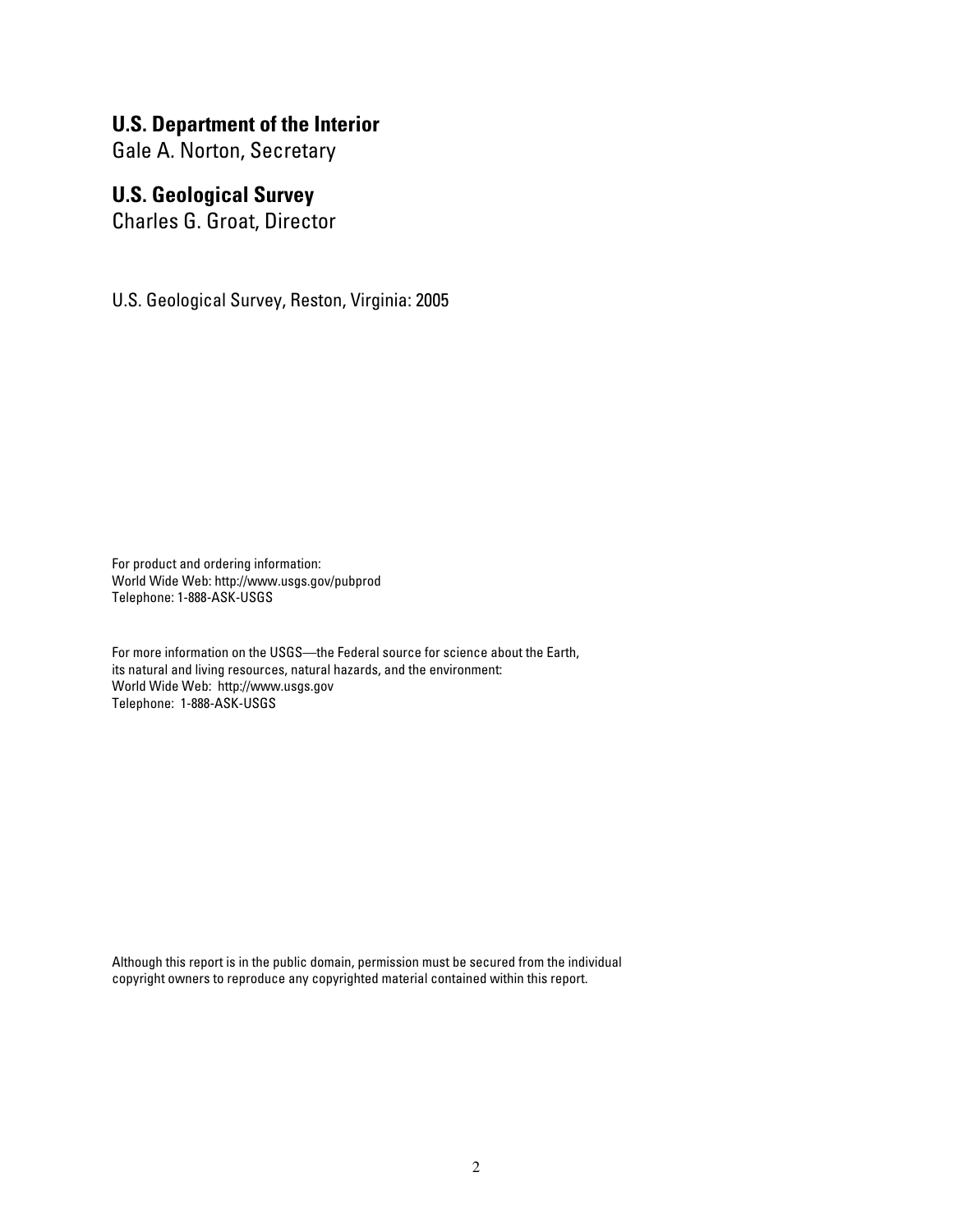## **Preface**

The manuscript comprising this Open-File Report accompanied an oral presentation given at the Third Annual Conference on Carbon Sequestration held in Alexandria, Virginia, during May 3-6, 2004. This manuscript was originally included in an unpaginated CD-ROM of the conference proceedings that was distributed among the conference attendees. The authors have elected to publish this manuscript as a USGS Open-File Report so as to render the information more readily available to the general public.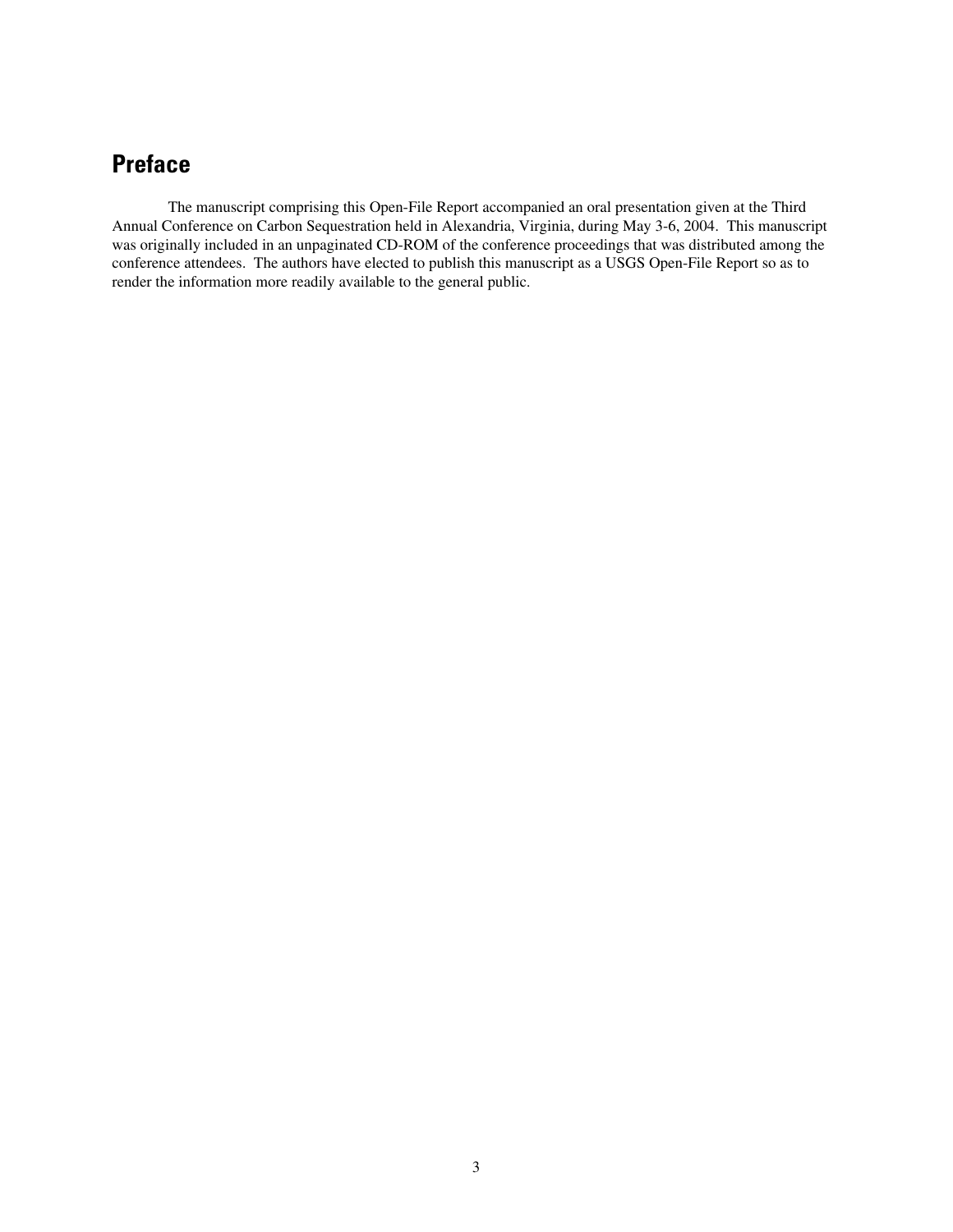# **A Geochemical Investigation into the Effect of Coal Rank on the Potential Environmental Effects of CO2 Sequestration in Deep Coal Beds**

By Jonathan J. Kolak and Robert C. Burruss

## **Abstract**

Coal samples of different rank were extracted in the laboratory with supercritical  $CO<sub>2</sub>$  to evaluate the potential for mobilizing hydrocarbons during CO<sub>2</sub> sequestration or enhanced coal bed methane recovery from deep coal beds. The concentrations of aliphatic hydrocarbons mobilized from the subbituminous C, high-volatile C bituminous, and anthracite coal samples were  $41.2$ ,  $43.1$ , and  $3.11\mu$ g g<sup>-1</sup> dry coal, respectively. Substantial, but lower, concentrations of polycyclic aromatic hydrocarbons (PAHs) were mobilized from these samples: 2.19, 10.1, and  $1.44\mu$ g g<sup>-1</sup> dry coal, respectively. The hydrocarbon distributions within the aliphatic and aromatic fractions obtained from each coal sample also varied with coal rank and reflected changes to the coal matrix associated with increasing degree of coalification. Bitumen present within the coal matrix may affect hydrocarbon partitioning between coal and supercritical CO2. The coal samples continued to yield hydrocarbons during consecutive extractions with supercritical  $CO<sub>2</sub>$ . The amount of hydrocarbons mobilized declined with each successive extraction, and the relative proportion of higher molecular weight hydrocarbons increased during successive extractions. These results demonstrate that the potential for mobilizing hydrocarbons from coal beds, and the effect of coal rank on this process, are important to consider when evaluating coal beds for  $CO<sub>2</sub>$  storage.

## **Introduction**

There are several potential options available for geologic storage and sequestration of  $CO<sub>2</sub>$ , including depleted oil and gas reservoirs, coal beds, and formations containing nonpotable, e.g., saline, water. Carbon dioxide storage in depleted oil and gas reservoirs and coal beds is of particular interest because of the potential for concomitant hydrocarbon recovery, e.g., enhanced oil recovery (EOR) and enhanced coal bed methane (ECBM) recovery. Enhanced oil recovery through  $CO<sub>2</sub>$  injection is a relatively mature technology that can be economically viable. For example, CO<sub>2</sub> -EOR has been practiced at Rangely oil field (Colorado) for roughly 20 years (Klusman, 2003). The use of  $CO<sub>2</sub>$  for ECBM recovery is a less mature technology. Field trials have been conducted recently to evaluate the economic viability of this process (Reeves and others, 2002).

The feasibility of  $CO_2$  storage in coal beds as a  $CO_2$  sequestration option is not well defined. Estimates of the ultimate  $CO_2$  storage capacities of deep coal beds have indicated that up to hundreds of gigatons of  $CO_2$  could be stored globally in coal beds (Gentzis, 2000; Herzog, 2001). However, the ability of coal beds to "permanently" retain injected  $CO<sub>2</sub>$  (on the order of hundreds to thousands of years) and the possible geochemical and environmental impacts associated with  $CO<sub>2</sub>$  injection are not well known. This dearth of knowledge is due, in part, to an incomplete understanding of the physical and chemical interactions between  $CO<sub>2</sub>$  and coal. Several recent studies have targeted these issues through laboratory experiments investigating gas transport and retention within coal samples (Krooss and others, 2002; Karacan, 2003). In addition, a pilot study of  $CO_2$  injection into the San Juan basin (Reeves and others, 2002) has improved our understanding of coal bed reservoir properties. Despite these advances, little is known regarding the fate of  $CO<sub>2</sub>$  injected into coal beds or the possible environmental impacts stemming from CO<sub>2</sub> sequestration or ECBM recovery. For example, the pressure-temperature conditions in deep coal beds may render the  $CO_2$  supercritical (Pashin and McIntyre, 2003), and the fate of supercritical  $CO_2$  in this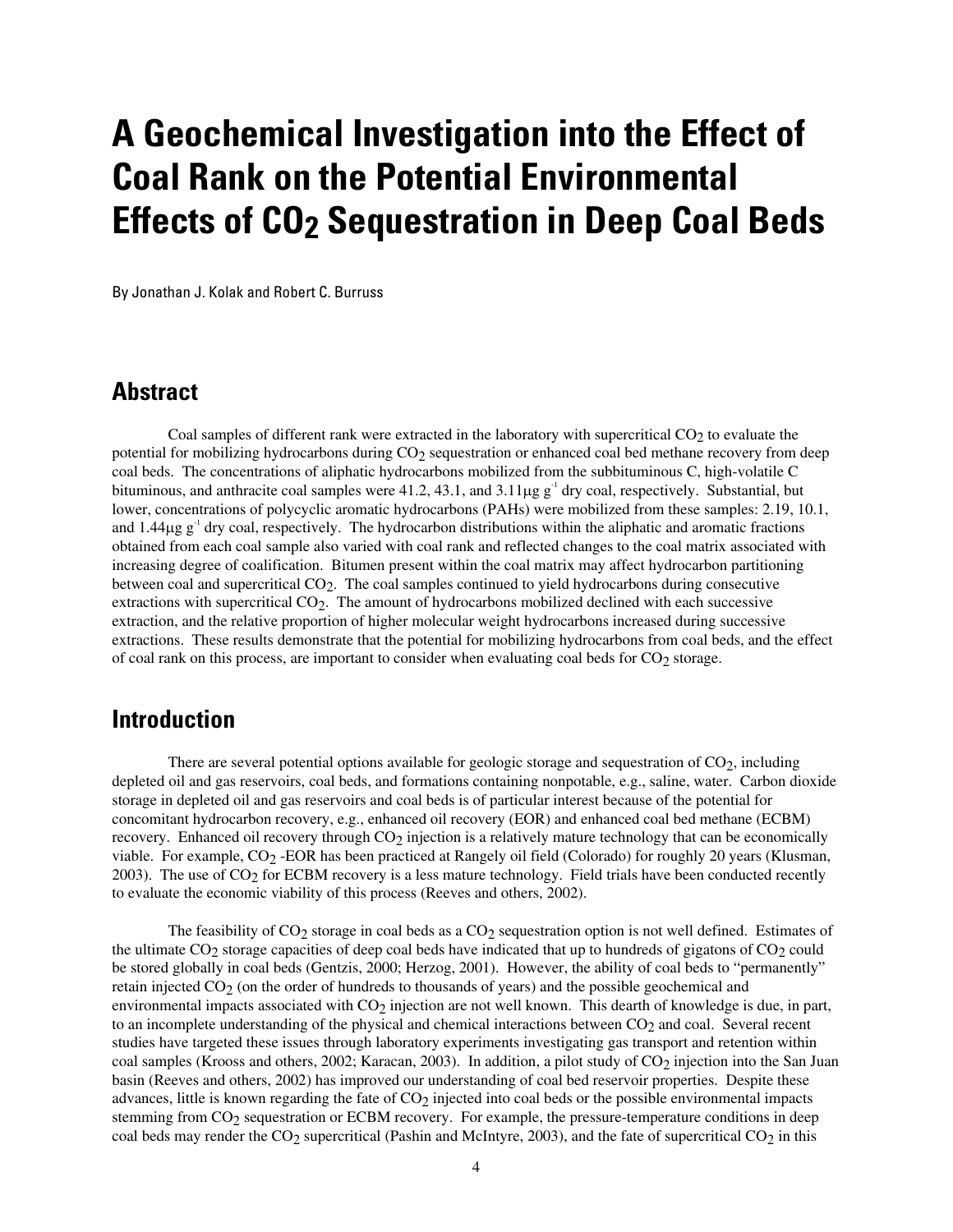setting is poorly understood. Supercritical  $CO<sub>2</sub>$  has physical properties intermediate between those of gaseous  $CO<sub>2</sub>$ and liquid CO2, making it a very effective solvent that is capable of mobilizing (extracting) hydrocarbons from geologic matrices (e.g., Monin and others, 1988). The extent to which hydrocarbons may be mobilized during CO<sub>2</sub> -ECBM recovery projects, and the subsequent effect on dissolved hydrocarbon concentrations in produced waters, is unknown.

Coal rank, the collective properties of coal that change during burial and thermal maturation, may exert considerable influence on coal- $CO<sub>2</sub>$  interactions. Recent study has shown that  $CO<sub>2</sub>$  storage capacity measured in coal samples varies with coal rank (Gluskoter and others, 2002). Therefore, understanding the effects of coal rank on these interactions may provide essential information for national and global studies of  $CO<sub>2</sub>$  storage opportunities in coal-bearing units. To address this matter, we collected ten coal samples, ranging in rank from lignite through anthracite, from several basins in the United States. We report here the findings from three of these samples: a sample of subbituminous C (subC) coal from the Texas Gulf Coast area, a sample of high-volatile C bituminous (hvCb) coal from the Illinois basin (Indiana), and a sample of anthracite (anth) coal from the Appalachian basin (Pennsylvania). These coal samples were extracted with supercritical CO2, simulating CO2 storage in deep coal beds. Each coal sample was subjected to multiple extraction events to evaluate the potential for hydrocarbon mobilization during prolonged CO<sub>2</sub> injection in coal beds. The amount and type of hydrocarbons mobilized during simulated  $CO<sub>2</sub>$  injections were characterized to evaluate possible environmental impacts of storage of  $CO<sub>2</sub>$  in deep coal beds.

## **Methods**

#### **Sample Collection and Preparation**

The Gulf Coast coal sample was subsampled from a core section (Warwick and others, 2000; Warwick and others, 2002). The high-volatile C bituminous and anthracite coal samples were collected as channel samples. All three samples were sent to a commercial lab for grinding, sieving, splitting, and proximate/ultimate analyses (table 1). Petrographic analyses and  $CO<sub>2</sub>$  and  $CH<sub>4</sub>$  adsorption isotherms were also conducted to characterize each coal sample and determine gas storage capacities (Gluskoter and others, 2002).

#### **Supercritical CO2 Extraction and Preparative Chromatography**

At the U.S. Geological Survey (USGS), additional splits were taken from the coal samples and prepared for extraction with supercritical  $CO<sub>2</sub>$  (Kolak and Burruss, 2003). The ground coal samples were dried overnight at 40°C under air in a gravity convection oven to remove moisture. The dried samples were extracted using an ISCO<sup>1</sup> SFX 220 extraction unit coupled to an ISCO 260D syringe pump. Supercritical fluid extraction-grade  $CO<sub>2</sub>$  (no helium headspace) was used in all the experiments. For each experiment, approximately 1.0 g of ground coal sample was weighed into a 10 ml-capacity extraction vessel and spiked with aliphatic and PAH surrogate solutions. The extractions were conducted at  $40^{\circ}$ C and 100 bar, simulating CO<sub>2</sub> injection in a coal bed located approximately 1 km below the land surface. The extraction program consisted of a 15-minute static (no-flow) step followed by a 60-minute dynamic (flow) step at a flow rate of approximately 1.8 ml  $CO<sub>2</sub> min<sup>-1</sup>$ . The program was designed specifically to produce a solvent: sample ratio (~2.4 moles solvent: 1 g dry coal) comparable to that obtained during a parallel set of extractions using Soxhlet extractors and dichloromethane (Kolak and Burruss, 2003). Hydrocarbons mobilized from the coal sample with supercritical  $CO<sub>2</sub>$  were collected in a hexane solvent trap held at  $0^{\circ}$ C. The samples were subjected to a series of extractions, each successive extraction beginning immediately after completion of the previous one, to evaluate the effects of prolonged  $CO<sub>2</sub>$  injection on hydrocarbon mobilization. The hexane solvent trap was changed in between each extraction to monitor changes in the amount and type of hydrocarbons mobilized. The hexane in each trap was subsequently concentrated under a stream of  $N_2$  to a volume of 5 ml.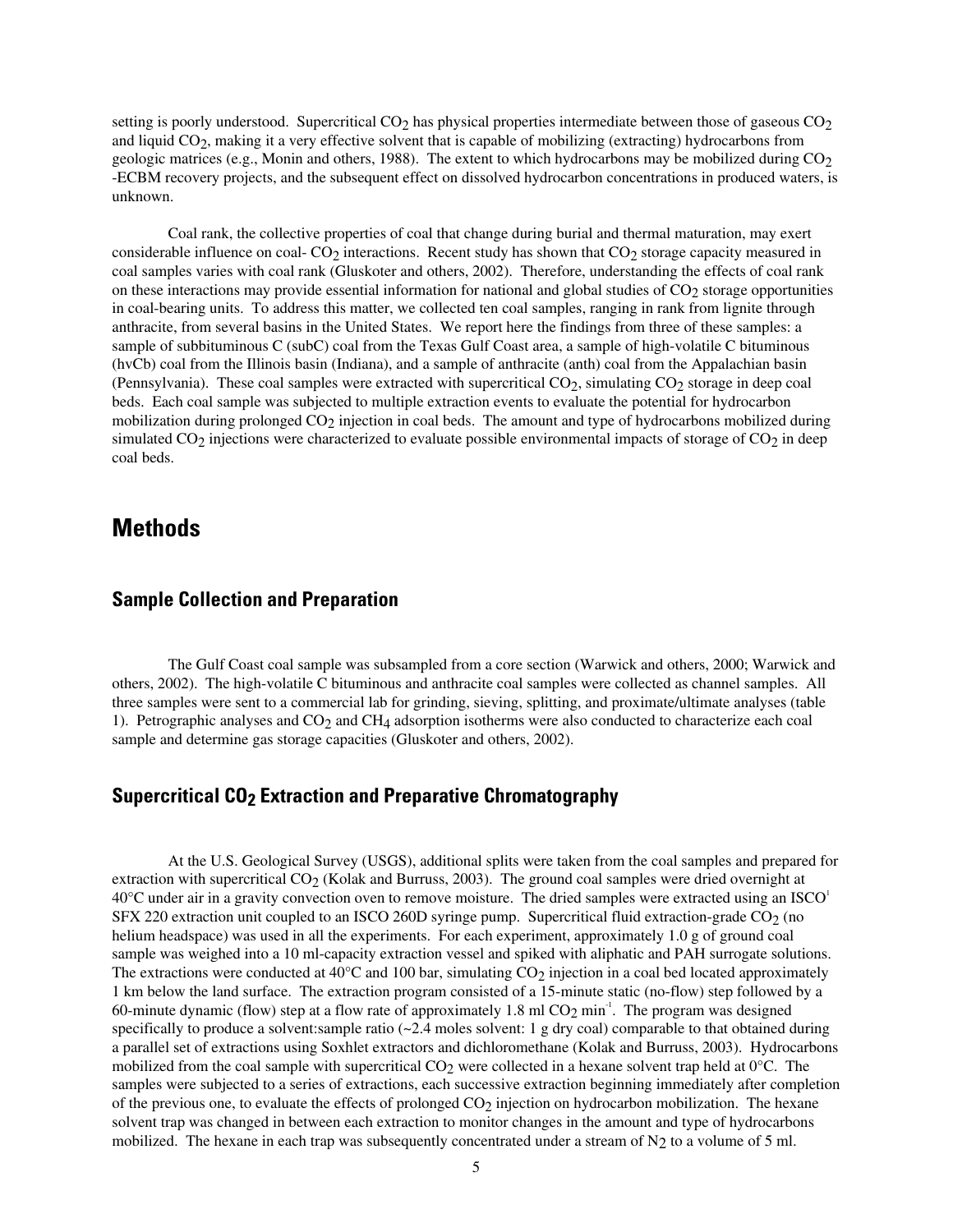The extracted hydrocarbons present in the hexane were separated into two compound classes, aliphatics and aromatics, using preparative liquid chromatography. Glass columns (11-mm i.d.) were packed in dichloromethane (DCM) with 1 ml activated copper, 2.5 g neutral alumina (5% water-deactivated), 2.5 g silica 62 (100% activated) and 5.0 g silica 923 (100% activated). The columns were flushed with hexane and then charged with the sample extracts. The aliphatic and aromatic fractions were consecutively eluted from each column using 100% hexane and a 30:70  $(v/v)$  DCM:hexane mixture, respectively. The aliphatic and aromatic fractions were subsequently evaporated under a stream of  $N<sub>2</sub>$  to a final volume of 1 ml and 2 ml, respectively. The fractionated extracts were stored in the dark at 4°C until analysis.

#### **Quantitative Analysis of Extracted Hydrocarbons**

The fractionated sample extracts were analyzed via gas chromatography-mass spectrometry (GC-MS) using an Agilent 6890 Gas Chromatograph interfaced with an Agilent 5973 Mass Selective Detector. Prior to analyses, perdeuterated *n*-nonadecane was added to the aliphatic fractions as an internal standard to correct for variations in instrument response. Likewise, an internal standard solution containing naphthalene-dg, phenanthrene-d<sub>10</sub>, chrysene-d12, and perylene-d12 was added to each aromatic sample. For both aliphatic and aromatic fractions, 1 µl of sample extract was injected in the splitless mode and separated on an HP5-MS column (30m x 0.25mm x  $0.25\mu$ m) using He as a carrier gas  $(0.9 \text{ ml min}^{-1})$ . The following GC oven program was used during the aliphatic hydrocarbon analyses: initial temperature held at 50 $^{\circ}$ C for 1.5 min, followed by a 10 $^{\circ}$ C min<sup>-1</sup> ramp to 315 $^{\circ}$ C, and held at the final temperature for 15 min. The GC program used for the aromatic hydrocarbon analyses was modified to optimize separation of PAH isomers: the initial oven temperature (50°C) was held for 4.0 min, followed by a 10°C min<sup>-1</sup> ramp to 150°C, followed by a 6°C min<sup>-1</sup> ramp to 230°C, followed by a 3°C min<sup>-1</sup> ramp to 300°C, followed by a  $10^{\circ}$ C min<sup>-1</sup> ramp to  $310^{\circ}$ C, and held at final temperature for 5 min. External standards were run with each batch of samples to generate five-point, concentration-response calibration curves. The response of the m/z 57 ion fragment was used to determine the concentrations of the *n*C9-*n*C33 *n*-alkanes, pristane (Pr), and phytane (Ph) in the aliphatic fractions. Concentrations of approximately 30 PAHs, including both parent compounds and alkylsubstituted homologs, were determined using the responses of appropriate target ions (table 2). The members of the naphthalene and phenanthrene homologous series are indicated by the abbreviations NX and PX, respectively, where  $X =$  the number of methyl groups (0-4) substituted into the parent compound. The shaded entries (table 2) denote instances where the total concentration of all isomers associated with a given homolog, e.g., all dimethylnaphthalenes (ΣN2), was determined from the concentration-response curve of a single isomer, e.g., 2,6 dimethylnaphthalene.

### **Results**

#### **Aliphatic Hydrocarbons**

The concentrations of target aliphatic compounds, including Pr and Ph, extracted from the coal samples varied with coal rank. The total concentration of aliphatic hydrocarbons (dry coal basis) increased slightly from 41.2  $\mu$ g g<sup>-1</sup> in the subbituminous C coal sample to 43.1  $\mu$ g g<sup>-1</sup> in the high-volatile C bituminous c substantially lower aliphatic hydrocarbon concentration,  $3.11 \mu g g^{-1}$ , was obtained from the anthracite coal sample. The coal sample extracts also contained branched alkanes, e.g., farnesane, and other alicyclic compounds whose concentrations were not determined in this study. In addition to total aliphatic hydrocarbon concentrations, the distribution of aliphatic hydrocarbons within each sample extract varied considerably with coal rank (fig. 1). For example, the aliphatic hydrocarbons in the subbituminous C extract consisted largely of the higher molecular weight *n*-alkanes, most notably the *n*C<sub>27</sub>, *n*C<sub>29</sub>, and *n*C<sub>31</sub> homologs. Conversely, the high-volatile C bituminous coal sample extract contained comparatively lower concentrations of these higher molecular weight *n*-alkanes, but had greater levels of the lower molecular weight *n*-alkanes  $(nC_{10} - nC_{17})$ . Pristane is the most abundant aliphatic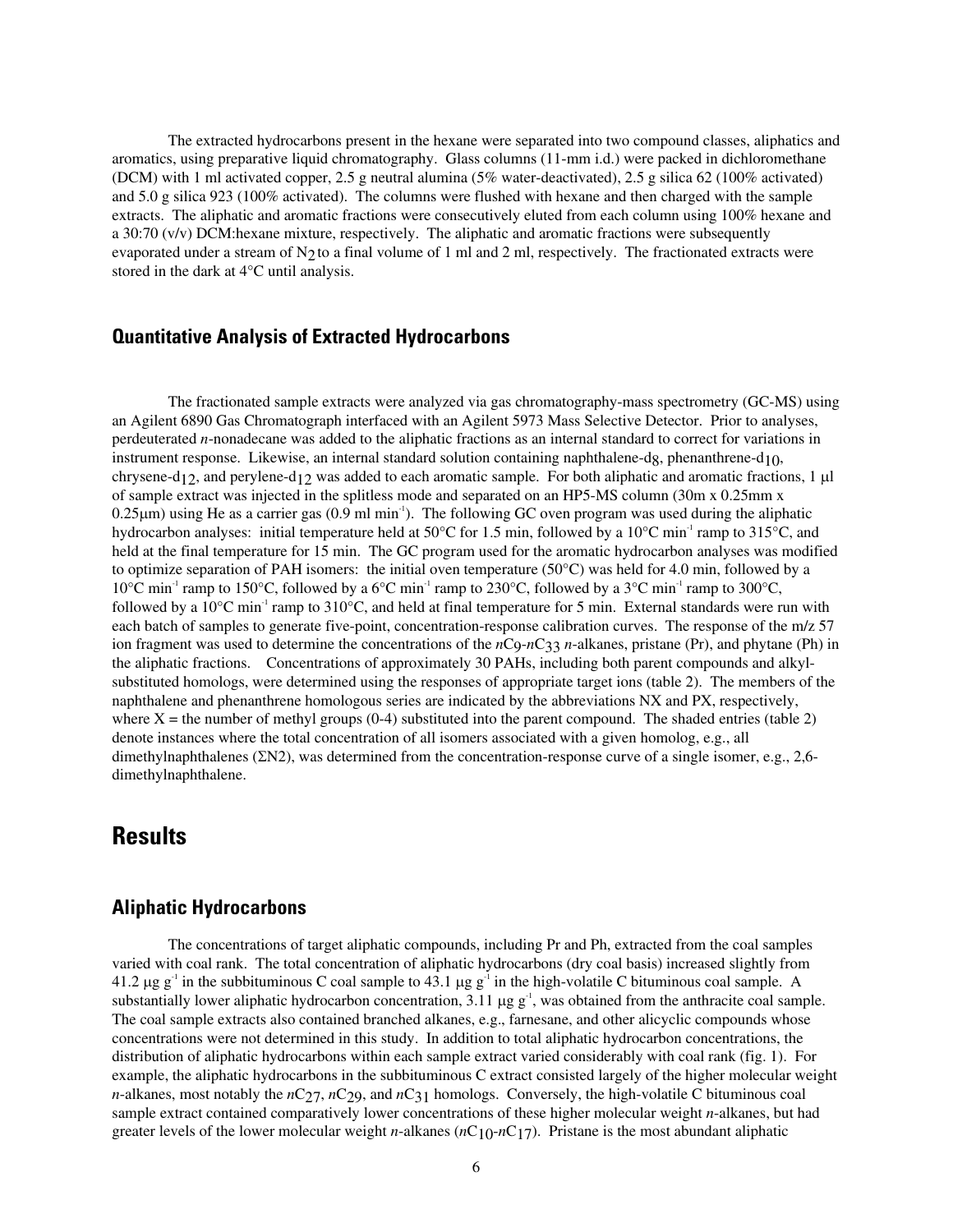constituent in this sample extract. The supercritical  $CO<sub>2</sub>$  extract from the anthracite sample contained very low concentrations, <0.50  $\mu$ g g<sup>-1</sup>, of individual *n*-alkanes from *n*C9 though *n*C<sub>20</sub>. Unlike the other two coal samples, the anthracite sample extract contained no detectable concentrations of higher molecular weight *n*-alkanes (>*n*C20).

Analyses of hydrocarbon concentrations from consecutive extractions revealed that the high-volatile C bituminous coal sample, in particular, continued to yield appreciable levels of aliphatic hydrocarbons even after several extractions with supercritical CO<sub>2</sub>. The hydrocarbon concentrations declined with each successive extraction, however, this decline was relatively more pronounced in the lower molecular weight *n*-alkanes than in the higher molecular weight *n*-alkanes (fig. 2). Alkanes >*n*C24 exhibited an even more gradual relative decline in concentration. As a result, there was a gradual shift in the *n*-alkane distribution between the first and final extractions. For example, the concentration of *n*-nonane (*n*C9) in the high-volatile C bituminous coal sample extract decreased from 0.39  $\mu$ g g<sup>-1</sup> dry coal (first extraction) to below detectable limits (fourth extraction), whereas *n*tetracosane ( $nC_2$ 4) concentrations in the first and fourth extracts were 1.26 and 0.72  $\mu$ g g<sup>-1</sup> dry coal, respectively. Similar behavior was observed during consecutive extractions of the subbituminous C and anthracite coal samples, however, the hydrocarbon levels from these two samples rapidly declined below detection limits in subsequent extracts.

#### **Aromatic Hydrocarbons**

Concentrations of PAHs in the coal sample extracts varied with coal rank, increasing from 2.19  $\mu$ g g<sup>-1</sup> dry coal in the subbituminous C coal sample extract to 10.1  $\mu$ g g<sup>-1</sup> dry coal in the high-volatile C bituminous coal sample extract. The anthracite sample yielded the fewest PAHs:  $1.44 \mu g g^{-1}$  dry coal. The vast majority of extracted PAHs for all three samples consisted of compounds with four or fewer aromatic rings. Larger PAH compounds, e.g., B[b]f and Icp, were detected in the subbituminous C coal sample extract, but at levels below reporting limits. The extracts from the subbituminous C and anthracite coal samples have fairly similar PAH distributions, with alkylnaphthalenes and alkylphenanthrenes the dominant species (fig. 3). In both sample extracts, the naphthalene homolog concentration increases with increasing degree of alkyl substitution. The P1 and P3 homologs are the most abundant phenanthrenes in both extracts; the P2 homologs are present at slightly lesser concentrations. The biggest disparity between PAH distributions from these two samples is the prominence of fluoranthene and pyrene in the subbituminous C coal sample extract.

In addition to the large difference in total extracted PAH concentrations, the PAH distribution within the high-volatile C bituminous coal sample extract is distinctly different from those of the other coal samples. For example, the substituted naphthalenes, N2-N4, are clearly the most abundant PAHs mobilized during the extraction, followed by the substituted phenanthrenes (fig. 3). The high-volatile C bituminous sample extract also contains appreciable amounts of the  $C_2$ -substituted naphthalenes, 2EtN and 1EtN, which are present at levels near or below reporting limits in the other two coal sample extracts. The high-volatile C bituminous coal sample extract contains other two-, three-, and four-ringed PAHs, including fluorene, pyrene, biphenyl, anthracene, and acenaphthene (fig. 3). With the exception of fluoranthene and pyrene, these other PAHs did not constitute a significant proportion of the PAHs mobilized from the other two coal samples.

Consecutive extractions of the high-volatile C bituminous coal sample continued to yield PAHs, although total PAH concentrations declined with each successive extraction. The relative concentrations of the naphthalene homologous series declined most sharply, followed by the phenanthrenes (fig. 4). Within each series, the unsubstituted homolog exhibited the most rapid decline in relative concentration, whereas the substituted homologs exhibited a more gradual decline. With the exception of the methylnaphthalenes (ΣN1), the greater the degree of substitution coincided with a more gradual decline in relative concentration during consecutive extractions.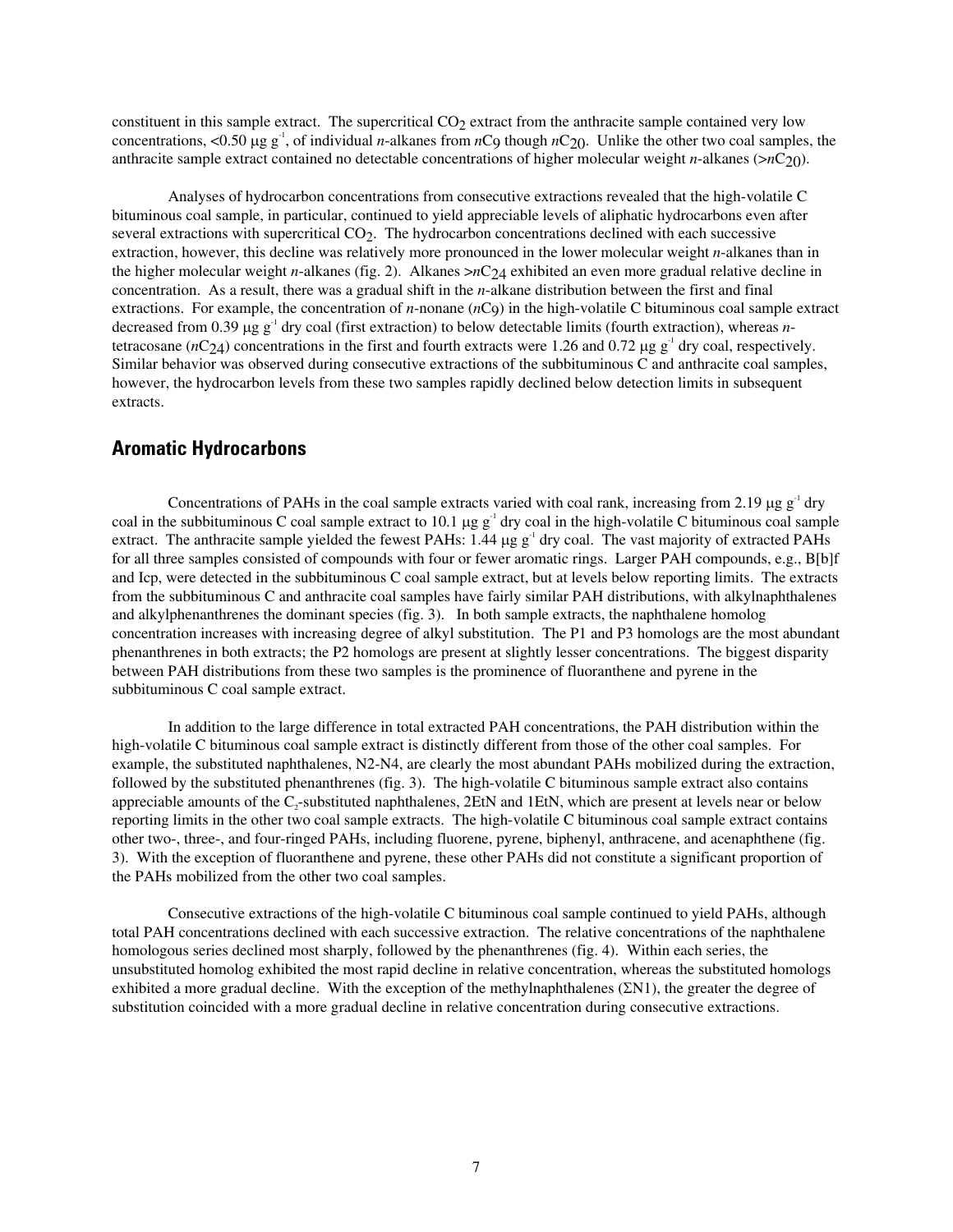## **Discussion**

#### **Effect of Coal Rank**

The amount and type of hydrocarbons mobilized from ground coal samples with supercritical  $CO<sub>2</sub>$ exhibited considerable variation with coal rank. These variations may reflect a combination of the physical and chemical changes that occur during thermal maturation (coalification) of a coal bed. The physical changes are largely reflected in both the total amount and distribution of porosity within the coal matrix in response to the increasing pressures encountered during burial. Elevated temperatures also encountered during burial promote the thermal maturation of a coal bed, resulting in the generation of discrete, or free, hydrocarbons from the organic matter in coal (e.g., Taylor and others, 1998).

Lower-rank coals typically have greater total porosity than higher-rank coals (Gan and others, 1972; Thomas and Damberger, 1976). Coal porosity is distributed among macropores (>50nm), mesopores (2-50nm), and micropores (<2nm) (IUPAC, 1982), with lower-rank coals containing a greater proportion of macropores and higher-rank coals containing a greater proportion of micropores (Gan and others, 1972). Carbon dioxide can effectively penetrate micropores (Walker, 1981). However, the amount of microporosity present within a coal bed may trap, or restrict the mobility of, hydrocarbons associated with the coal matrix (Hayatsu and others, 1978; Youtcheff and others, 1983). The combination of lower total porosity and higher proportion of microporosity typical of higher-rank coal beds may hinder hydrocarbon mobility during supercritical  $CO<sub>2</sub>$  injection. In this study, however, the greatest amount of hydrocarbons were mobilized from one of the higher rank (high-volatile C bituminous) coal samples. The extent to which supercritical  $CO<sub>2</sub>$  mobilizes hydrocarbons from the coal matrix does not appear to be correlated to the typical variation in porosity with coal rank.

Like porosity, the amount of free hydrocarbons within the coal matrix also varies with coal rank. Initially, the free hydrocarbon content increases with coal rank, as the higher temperatures encountered during burial lead to the cracking of organic matter into smaller, discrete molecules. These molecules collectively make up a free hydrocarbon phase, i.e., bitumen, which occupies pore spaces within the coal bed. As coal rank increases further, the constituents comprising bitumen are cracked into gas, e.g., methane, molecules. The bitumen content of coal beds therefore increases to a maximum near the high-volatile bituminous coal rank, and then decreases as coal rank increases to anthracite.

Polycyclic aromatic hydrocarbons and *n*-alkanes are constituents of bitumen, and exhibit similar variations with coal rank. Using organic solvents, Allan and others (1977) found that extractable *n*-alkane content in coal samples initially increased with increasing coal rank, then declined as rank increased further. The lower rank coal samples showed preferential enrichment in the odd numbered *n*-alkanes. However, this enrichment disappeared as rank increased, and was replaced by a broad, smooth distribution of *n*-alkanes in the higher rank coal samples (Allan and others, 1977). The amount and distribution of  $n$ -alkanes extracted with supercritical  $CO<sub>2</sub>$  (fig. 1) in this study mirror these earlier findings. This similarity indicates that the chemical changes with coal rank, and the resulting effect on the amount of free hydrocarbons, strongly influences the amount of hydrocarbons mobilized with supercritical CO<sub>2</sub>. Similar to the *n*-alkanes, Radke and others (1980) found that the amount of solvent-extractable PAHs increased with rank up through the high-volatile bituminous coal samples, and subsequently decreased as coal rank increased further. In this study, the most PAHs were extracted from the high-volatile C bituminous coal sample; lesser amounts were extracted from the subbituminous C and anthracite coal samples. These results indicate that the change in amount of available, i.e., free, hydrocarbons with coal rank is an important factor in determining the total amount of PAHs that may be mobilized during supercritical  $CO<sub>2</sub>$  injections.

Supercritical CO<sub>2</sub> mobilized appreciable amounts of hydrocarbons from the coal samples studied. However, the solubilities of individual *n*-alkanes and PAHs measured in supercritical CO<sub>2</sub> (McHugh and Paulaitis, 1980; Kurnik and others, 1981; Bartle and others, 1991) are significantly greater than the hydrocarbon concentrations mobilized in the extractions. This disparity may indicate that partitioning between coal and supercritical CO<sub>2</sub> regulates the amount of hydrocarbons mobilized, and that solubilities of individual components in supercritical CO<sub>2</sub> do not adequately predict the amount of hydrocarbons mobilized from coal. For example, the *n*-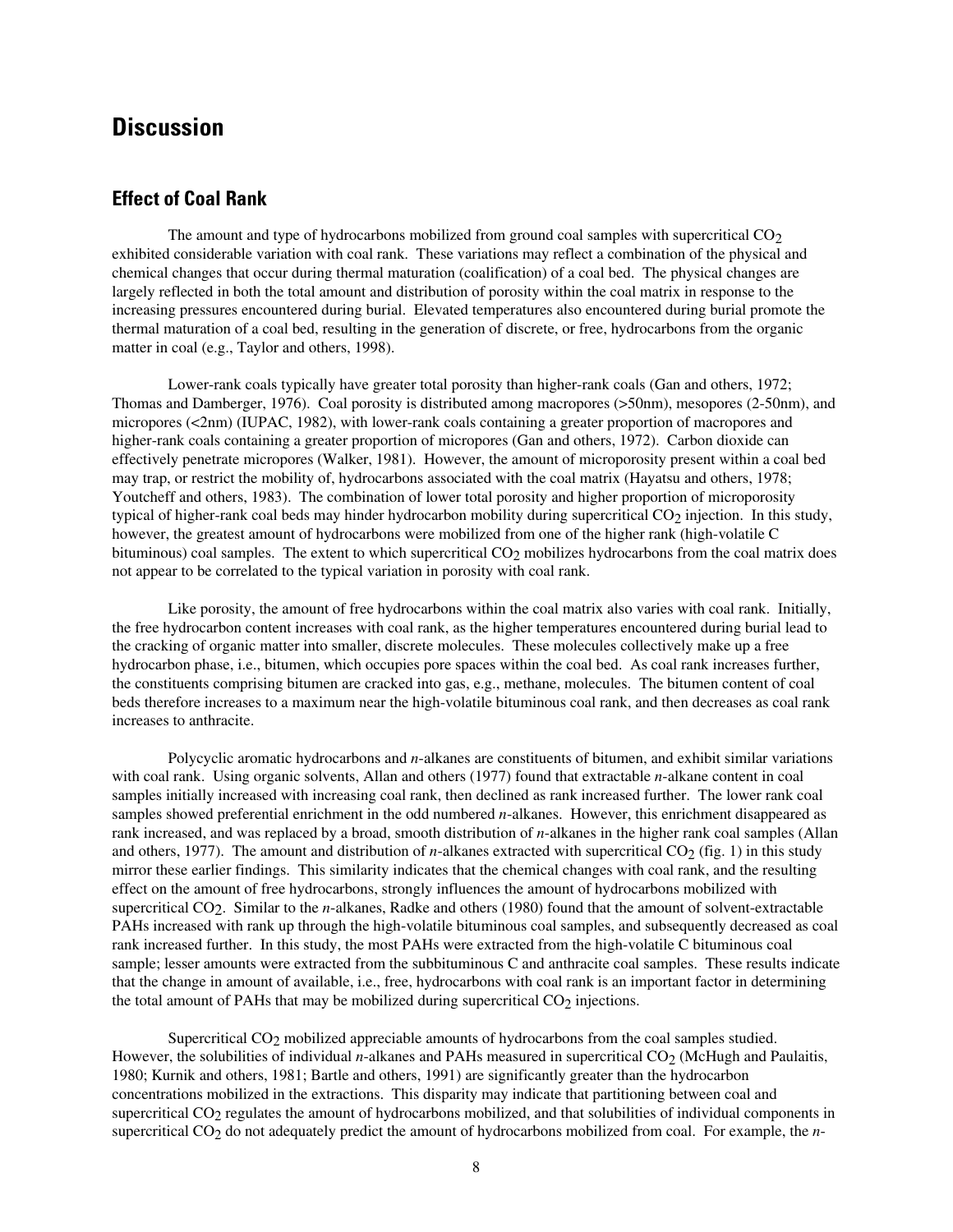alkanes present in coal may be trapped within asphaltenes (Price and Clayton, 1992), a major constituent of the bitumen phase. Because asphaltenes are relatively insoluble in supercritical CO<sub>2</sub> (Guiliano and others, 2000), the *n*alkanes and PAHs present within bitumen may be largely unavailable to extraction or mobilization with supercritical CO2. As a result, the degree to which hydrocarbons are mobilized from coal samples may depend on: (1) the solubility of the hydrocarbons in supercritical  $CO<sub>2</sub>$  relative to bitumen, and (2) steric factors, i.e., the size of the hydrocarbon molecule relative to the physical constraints imposed by asphaltenes or the coal matrix itself. The results from consecutive extractions of a ground coal sample (figs.  $2 \& 4$ ) generally show that lower molecular weight hydrocarbons are extracted more readily from coal samples than the higher molecular weight hydrocarbons. This finding supports the idea that one or both of the criteria named above affect(s) the degree to which supercritical CO2 mobilizes hydrocarbons from coal samples.

#### **Environmental Ramifications for CO2 Sequestration in Deep Coal Beds**

The rank of a given coal bed will influence the amount of hydrocarbons mobilized during supercritical  $CO<sub>2</sub>$ injection, as the amount of discrete, i.e., "available", hydrocarbons varies considerably with coal rank. As a result, coal rank is an important criterion to consider when evaluating coal beds for  $CO<sub>2</sub>$  storage. For example, highvolatile bituminous coal beds typically contain the highest levels of available hydrocarbons (e.g., Taylor and others, 1998), including PAHs (Radke and others, 1980), which can affect environmental quality even at relatively low concentrations. However, the more toxic PAHs, e.g., the five-ringed members such as indeno[1,2,3-cd]pyrene, and benzo[a]pyrene, do not appear to be extensively mobilized during supercritical  $CO<sub>2</sub>$  injection, preferring instead the coal matrix to the supercritical  $CO<sub>2</sub>$  phase. In this study, the most abundant PAHs mobilized during  $CO<sub>2</sub>$  injections are the 2- and 3-ringed members of the naphthalene and phenanthrene homologous series.

These experiments have demonstrated that injection of supercritical  $CO<sub>2</sub>$  into coal samples can mobilize hydrocarbons from the coal matrix under laboratory conditions. How this observed behavior will translate into field-scale CO2 sequestration or ECBM projects depends not only on coal rank, but also on other parameters, including geologic setting, water content and time. The latter three factors have not been addressed in this study, but require consideration to fully evaluate the fate of injected CO<sub>2</sub> and of hydrocarbons associated with the coal matrix. The experiments conducted here are sufficiently constrained in this regard that the findings may be most representative of hydrocarbon behavior nearest the injection site (borehole) shortly after  $CO<sub>2</sub>$  injection has commenced.

The injection of  $CO<sub>2</sub>$  into a coal bed will establish a concentration gradient with higher  $CO<sub>2</sub>$  concentrations at the borehole and lower CO<sub>2</sub> concentrations further from the borehole. The interaction between this induced concentration gradient and water present in the coal bed has not been addressed here, but could have ramifications for hydrocarbon mobility in field-scale sequestration and ECBM recovery projects. Regardless of the extent to which the reservoir pressure is lowered through dewatering, a substantial amount of moisture will remain associated with the coal matrix. The moisture content of coal beds varies considerably with coal rank, ranging from 75 wt.% in lignite to 8-10 wt.% in higher rank coals (e.g., Taylor and others, 1998). Supercritical  $CO_2$  can remove 83-96% of the moisture content from coal samples in a relatively short time period (Iwai and others, 1998). As a result, subsurface injection of supercritical  $CO<sub>2</sub>$  may displace water from coal beds, and the resulting supercritical  $CO<sub>2</sub>$ water mixtures may mobilize hydrocarbons from coal beds. For example, Ng and Bhattacharya (1987) reported that the amount of volatile matter mobilized from coal samples with supercritical  $CO<sub>2</sub>$  (~40°C and 148 bar) was positively correlated with water content up to 11 wt.% water. The presence of other dissolved organic compounds can greatly enhance PAH solubility in water (Gordon and Thorne, 1967). As a result, PAHs mobilized by supercritical  $CO<sub>2</sub>$  and supercritical  $CO<sub>2</sub>$  -water mixtures may persist in the fluid phase even when  $CO<sub>2</sub>$ concentrations have diminished significantly.

The supercritical  $CO_2$  extractions conducted in this study involved very short contact times ( $\sim 1$  h), and may only reflect  $CO_2$  -coal interactions encountered during the earliest stages of  $CO_2$  injection into deep coal beds. In contrast, the injection phase of  $CO<sub>2</sub>$  sequestration-ECBM field projects will likely be much longer in duration, e.g., years (Reeves and others, 2002), and successful CO<sub>2</sub> sequestration projects need to "permanently" retain injected  $CO<sub>2</sub>$  on the scale of hundreds to thousands of years. Knowledge of  $CO<sub>2</sub>$  -coal interactions at these time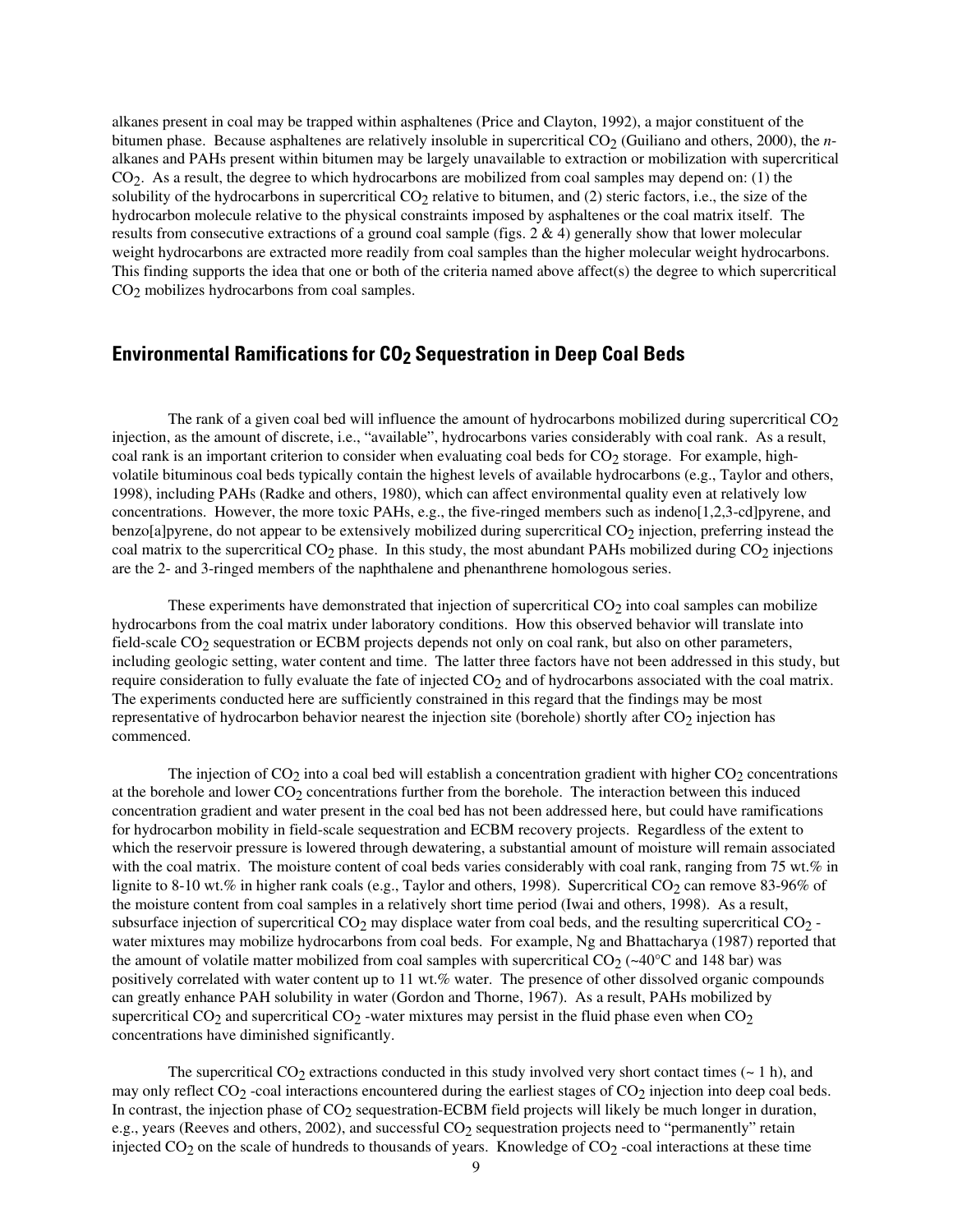scales is beyond the scope of this study, but is essential to address the ultimate fate and environmental ramifications of injecting supercritical  $CO<sub>2</sub>$  into deep coal beds.

## **Conclusions**

Experiments simulating  $CO<sub>2</sub>$  injection into deep coal beds have shown that supercritical  $CO<sub>2</sub>$  is capable of mobilizing hydrocarbons from the coal matrix. The amount and type of hydrocarbons mobilized varied in response to coal rank, with the highest concentrations of aliphatic and aromatic hydrocarbons mobilized from the highvolatile C bituminous coal sample. The coal samples continued to yield hydrocarbons during consecutive supercritical CO<sub>2</sub> extractions, although concentrations of extracted hydrocarbons declined with each successive extraction. Injection of  $CO<sub>2</sub>$  into deep coal beds, particularly at conditions near the  $CO<sub>2</sub>$  critical point, may displace potentially hazardous aromatic hydrocarbons from the coal matrix.

## **Acknowledgments**

The authors thank Hal Gluskoter (USGS-Reston), Maria Masterlerz (Indiana Geological Survey), and Peter Warwick (USGS-Reston) for providing the coal samples used in this study. The USGS Mendenhall Postdoctoral Research Program provided financial support for this work.

## **Literature Cited**

- Allan, J., Bjorøy, M., and Douglas, A.G., 1977, Variation in the content and distribution of high molecular weight hydrocarbons in a series of coal macerals of different ranks, *in* Campos, R., and Goñi, J., eds., Advances in Geochemistry 1975: Madrid, Spain, Empresa Nacional Adaro de Investigaciones Mineras, S.A., p. 633-654.
- Bartle, K.D., Clifford, A.A., Jafar, S.A., and Shilstone, G.F., 1991, Solubilities of solids and liquids of low volatility in supercritical carbon dioxide: Journal of Physical and Chemical Reference Data, v. 20, no. 4, p. 713-756.
- Bustin, R.M., and Clarkson, C.R., 1998, Geological controls on coalbed methane reservoir capacity and gas content: International Journal of Coal Geology, v. 38, p. 3-26.
- Gan, H., Nandi, S.P., and Walker, P.L., Jr., 1972, Nature of the porosity in American coals: Fuel, v. 51, p. 272-277.
- Gentzis, T., 2000, Subsurface sequestration of carbon dioxide an overview from an Alberta (Canada) perspective: International Journal of Coal Geology, v. 43, p. 287-305.
- Gluskoter, H., Stanton, R.W., Flores, R.M., and Warwick, P.D., 2002, Adsorption of carbon dioxide and methane in low-rank coals and the potential for sequestration of carbon dioxide: Environmental Geosciences, v. 9, no. 3, p. 160-161.
- Gordon, J.E., and Thorne, R.L., 1967, Salt effects on non-electrolyte activity coefficients in mixed aqueous electrolyte solutions –II. Artificial and natural sea waters: *Geochimica et Cosmochimica Acta*, v. 31, no. 12, p. 2433-2443.
- Guiliano, M., Boukir, A., Doumenq, P., Mille, G., Crampon, C., Badens, E., and Charbit, G., 2000, Supercritical fluid extraction of Bal 150 crude oil asphaltenes: Energy & Fuels, v. 14, no. 1, p. 89-94.
- Hayatsu, R., Winans, R.E., Scott, R.G., Moore, L.P., and Studier, M.H., 1978, Trapped organic compounds and aromatic units in coals: Fuel, v. 57, p. 541-548.
- Herzog, H.J., 2001, What future for carbon capture and sequestration? New technologies could reduce carbon dioxide emissions to the atmosphere while still allowing the use of fossil fuels: Environmental Science and Technology, v. 35, no. 7, p. 148A-153A.
- IUPAC, 1982, Manual of symbols and terminology, Appendix 2, Part 1. Colloid and surface chemistry: Pure and Applied Chemistry, v. 52, p. 2201.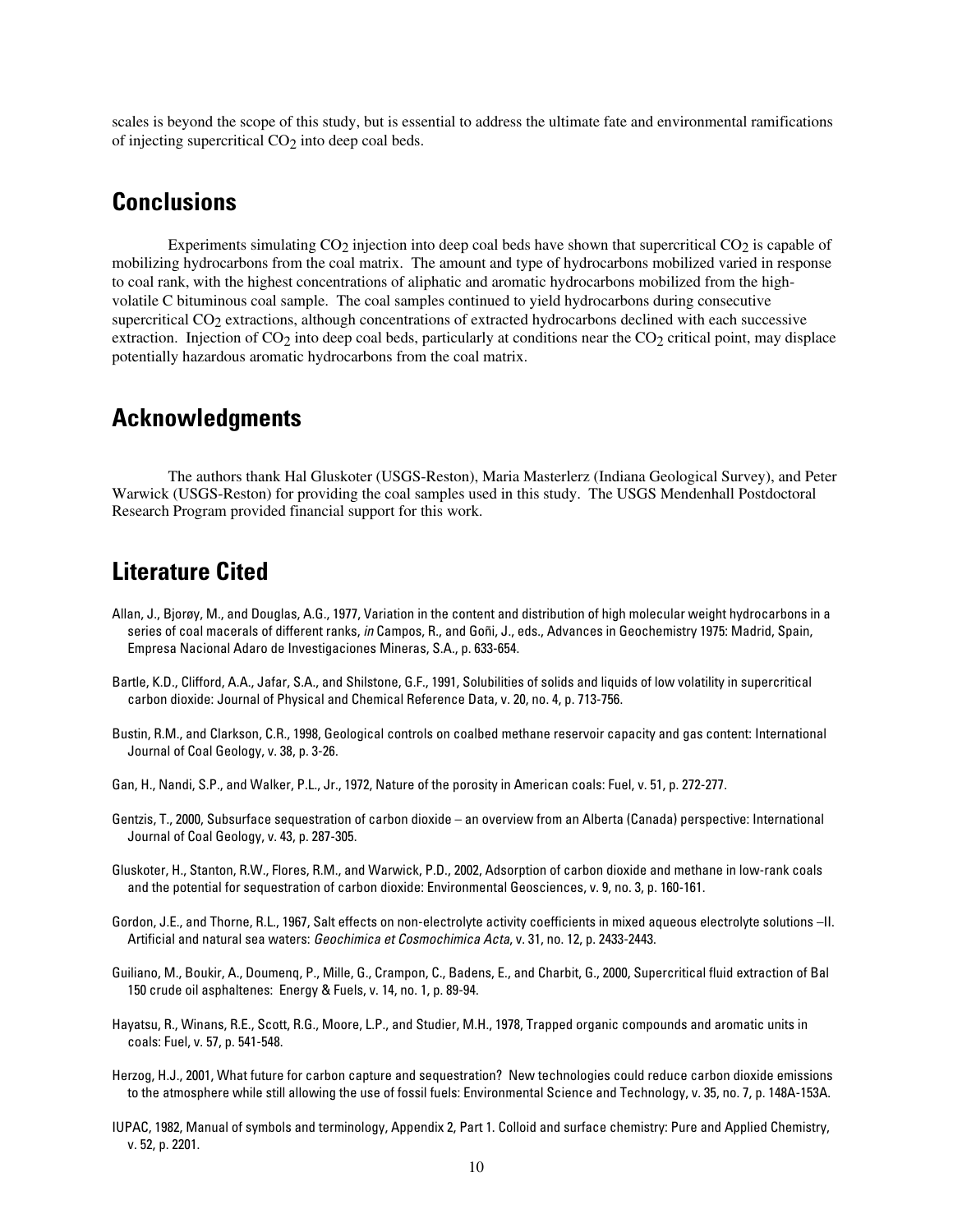- Iwai, Y., Amiya, M., Murozono, T., Arai, Y., and Sakanishi, K., 1998, Drying of coals by using supercritical carbon dioxide: Industrial & Engineering Chemistry Research, v. 37, no. 7, p. 2893-2896.
- Karacan, C.O., 2003, Heterogeneous sorption and swelling in a confined and stressed coal during CO2 Injection: Energy&Fuels, v. 17, p. 1595-1608.
- Kolak, J.J., and Burruss, R.C., 2003, An organic geochemical assessment of CO2-coal interactions during sequestration: Proceedings, Second Annual Conference on Carbon Sequestration, May 5-8, 2003, Alexandria, VA, USA [unpaginated CD-ROM].
- Klusman, R.W., 2003, Rate measurements and detection of gas microseepage to the atmosphere from an enhanced oil recovery/sequestration project, Rangely, CO, USA: Applied Geochemistry, v. 18, p. 1825-1838.
- Krooss, B.M., van Bergen, F., Gensterblum, Y., Siemons, N., Pagnier, H.J.M., and David, P., 2002, High-pressure methane and carbon dioxide adsorption isotherms on dry and moisture-equilibrated Pennsylvanian coals: International Journal of Coal Geology, v. 51, p. 69-92.
- Kurnik, R.T., Holla, S.J., and Reid, R.C., 1981, Solubility of solids in supercritical carbon dioxide and ethylene: Journal of Chemical Engineering Data, v. 26, p. 47-51.
- McHugh, M., and Paulaitis, M.E., 1980, Solid solubilities of naphthalene and biphenyl in supercritical carbon dioxide: Journal of Chemical Engineering Data, v. 25, no. 4, p. 326-329.
- Monin, J.C., Barth, D., Perrut, M., Espitalie M., and Durand B., 1988, Extraction of hydrocarbons from sedimentary rocks by supercritical carbon dioxide: Organic Geochemistry, v. 13, no. 4-6, p. 1079-1086.
- Ng, S.H., and Bhattacharya, S.N., 1987, Transport characteristics of coal-liquid CO<sub>2</sub> suspensions, *in* Moulijn, J.A., Nater, K.A., and Chermin, H.A.G., eds., 1987 International Conference on Coal Science: Elsevier, Amsterdam, The Netherlands, p. 491-494.
- Pashin, J.C., and McIntyre, M.R., 2003, Temperature-pressure conditions in coalbed methane reservoirs of the Black Warrior basin: implications for carbon sequestration and enhanced coalbed methane recovery: International Journal of Coal Geology, v. 54, p. 167-183.
- Price, L.C., and Clayton, J.L., 1992, Extraction of whole versus ground source rocks: Fundamental petroleum geochemical implications including oil-source rock correlation: Geochimica et Cosmochimica Acta, v. 56, p. 1213-1222.
- Radke, M., Schaefer, R.G., Leythauser, D., 1980, Composition of soluble organic matter in coals: relation to rank and liptinite fluorescence: Geochimica et Cosmochimica Acta, v. 44, p. 1787-1800.
- Reeves, S.R., Clarkson, C., and Erickson, D., 2002, Selected field practices for ECBM recovery and CO<sub>2</sub> sequestration in coals based on experience gained at the Allison and Tiffany Units, San Juan basin: DOE Topical Report DE-FC26-00NT40924, available at http://www.coal-seq.com/Proceedings/Field\_Report.pdf .
- Taylor, G.H., Teichmüller, M., Davis, A., Diessel, C.F.K., Littke, R., and Robert, P., 1998, Organic Petrology: Berlin, Germany, Gebrüder Borntraeger, 704 p.
- Thomas, J., Jr., and Damberger, H.H., 1976, Internal surface area, moisture content, and porosity of Illinois coals: Variations with coal rank: Illinois State Geological Survey Circular 493, 38 p.
- Walker, P.L., Jr., 1981, Microporosity in coal: its characterization and its implications for coal utilization: Philosophical Transactions of the Royal Society of London A, v. 300, p. 65-81.
- Warwick, P.D., Barker, C.E., SanFilipo, J.R., and Morris, L.E., 2000, Preliminary results from coal-bed methane drilling in Panola County, Texas: U.S. Geological Survey Open-File Report 00-048, 30 p.
- Warwick, P.D., Barker, C.E., and SanFilipo, J.R., 2002, Preliminary evaluation of the coalbed methane potential of the Gulf Coastal Plain, USA and Mexico, *in* Schwochow, S.D., and Nuccio, V.F., eds., Coalbed Methane of North America, II: Denver, CO, Rocky Mountain Association of Geologists, p. 99-107.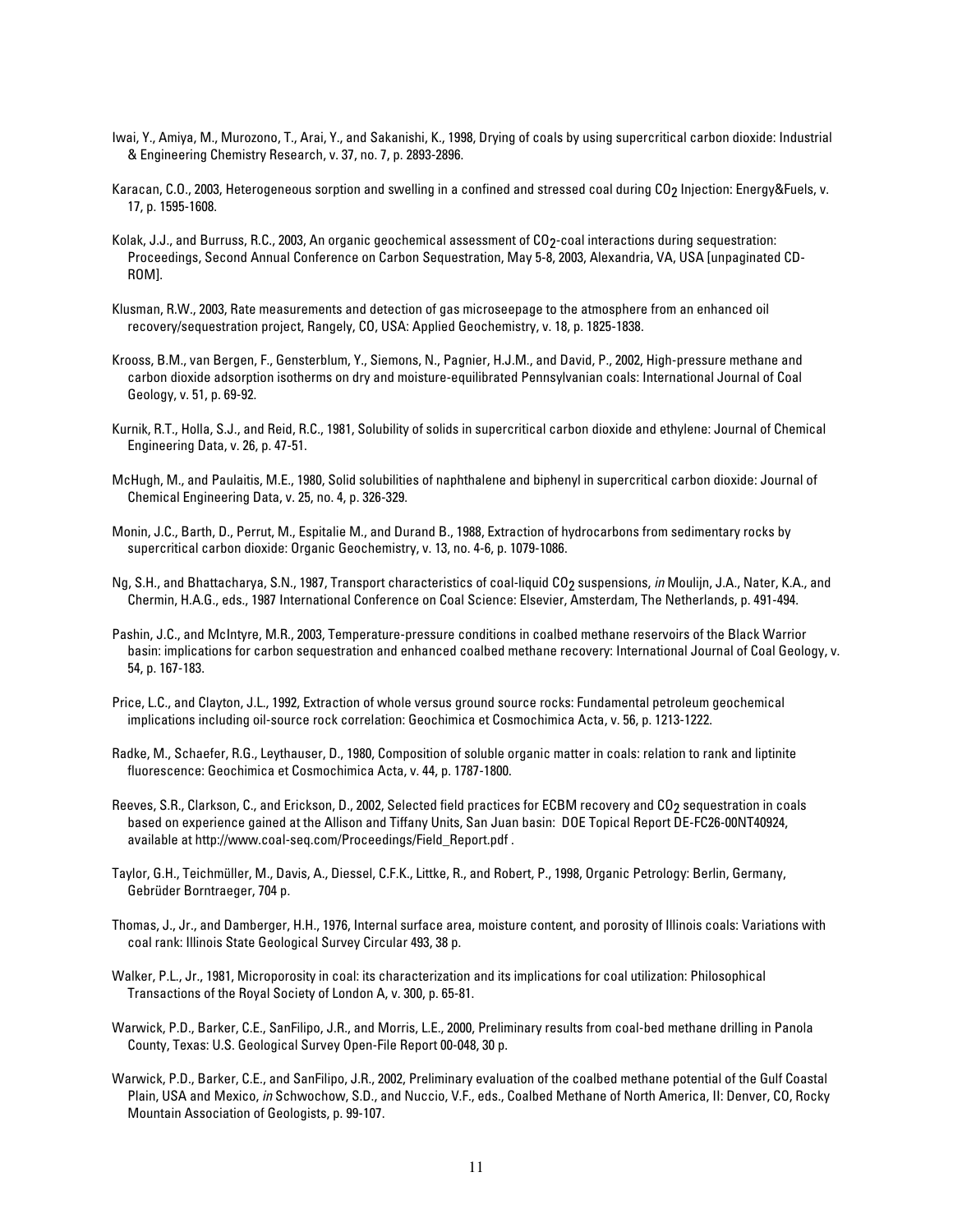Youtcheff, J.S., Given, P.H., Baset, Z., and Sundaram, M.S., 1983, The mode of association of alkanes with coals: Organic Geochemistry, v. 5, no. 3, p. 157-164.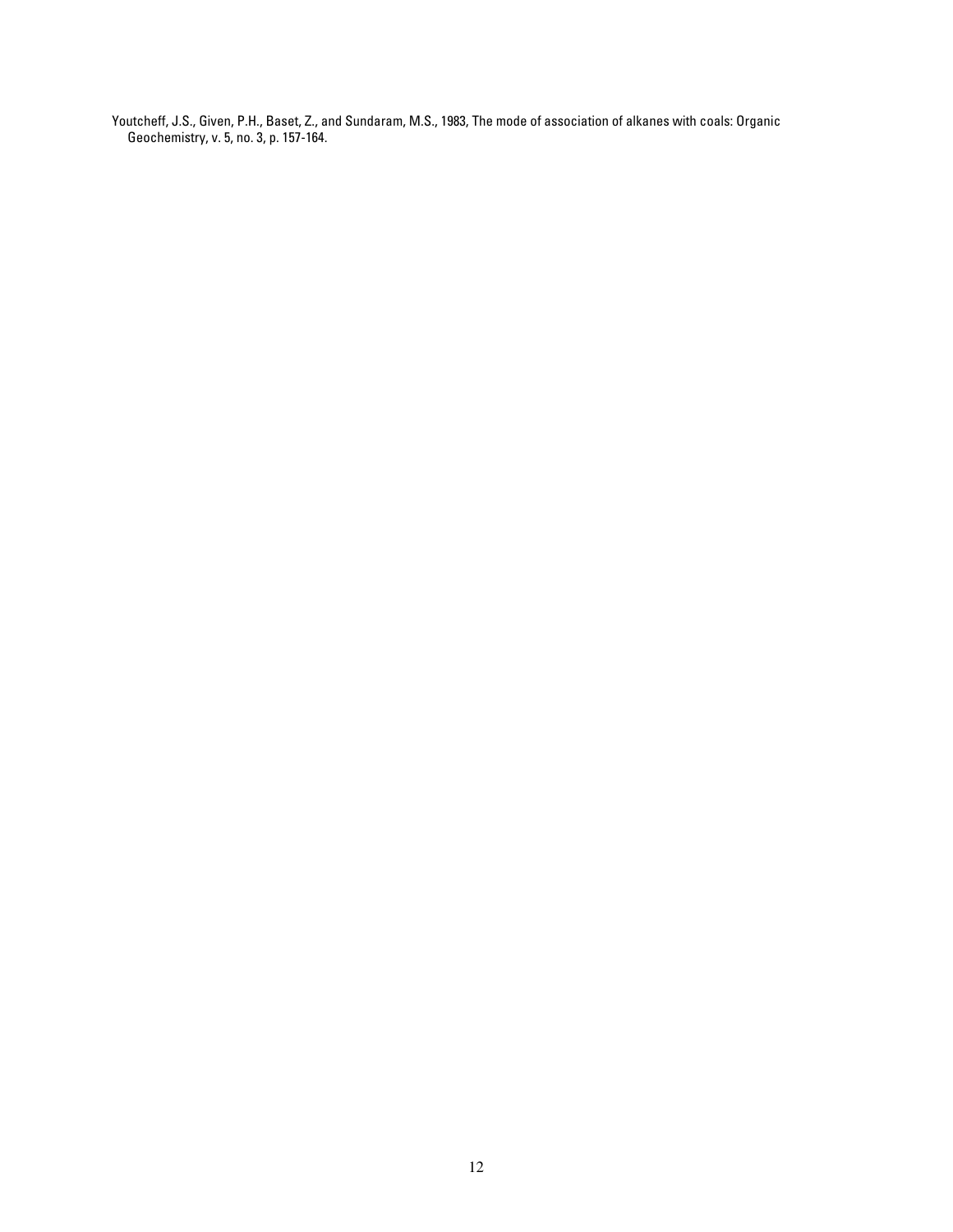Table 1. Results of the proximate, ultimate, and petrographic analyses for the coal samples presented in this paper.

| <b>Sample Name</b> | <b>PA-2-CN2</b>              | 20011006 A3                   | <b>PAS-1224</b>                     |
|--------------------|------------------------------|-------------------------------|-------------------------------------|
| Location           | <b>Gulf Coast</b><br>(Texas) | Illinois basin<br>(Indiana)   | Appalachian basin<br>(Pennsylvania) |
| <b>Coal Rank</b>   | subbituminous C              | high-volatile C<br>bituminous | anthracite                          |

#### Proximate, as-received basis

| Btu/lb                | 8006  | 11916 | 12052 |
|-----------------------|-------|-------|-------|
| Ash $%$               | 11.11 | 5.52  | 10.16 |
| Moisture $%$          | 30.87 | 11.78 | 7.98  |
| Sulfur $%$            | 0.53  | 0.62  | 0.94  |
| <b>Fixed Carbon</b>   | 29.44 | 45.79 | 75.11 |
| Btu/lb, MMMF          | 9098  | 12684 | 13563 |
| Fixed Carbon, $DMMF2$ | 51.65 | 55.79 | 93.09 |

#### Ultimate, as-received basis

| Hydrogen %                                   | 6.43  | 5.33   | 2.75  |
|----------------------------------------------|-------|--------|-------|
| Carbon $%$                                   | 46.59 | 69.35  | 75.36 |
| Nitrogen $%$                                 | 1.04  | 1.40   | 0.71  |
| Sulfur %                                     | 0.53  | 0.53   | 0.94  |
| Oxygen $%$                                   | 37.73 | 17.90  | 10.08 |
| Ash $%$                                      | 11.11 | 5.49   | 10.16 |
| Free Swelling Index                          | 0     | $NA^3$ |       |
| Apparent Specific Gravity $(g \text{ cm}^3)$ | 1.37  | $NA^3$ | 1.53  |

#### Petrography

| .                  |      |      |         |
|--------------------|------|------|---------|
| Vitrinite $(\% )$  | 53.6 | 91   | $\circ$ |
| Liptinite $(\%)$   | 8.8  | 4.4  |         |
| Inertinite $(\% )$ | 36.4 | 4.4  | −       |
|                    |      |      |         |
| Ro(%)              | 0.45 | 0.59 | 4.14    |

<sup>1</sup>moist, mineral-matter free

2 dry, mineral-matter free

3 not analyzed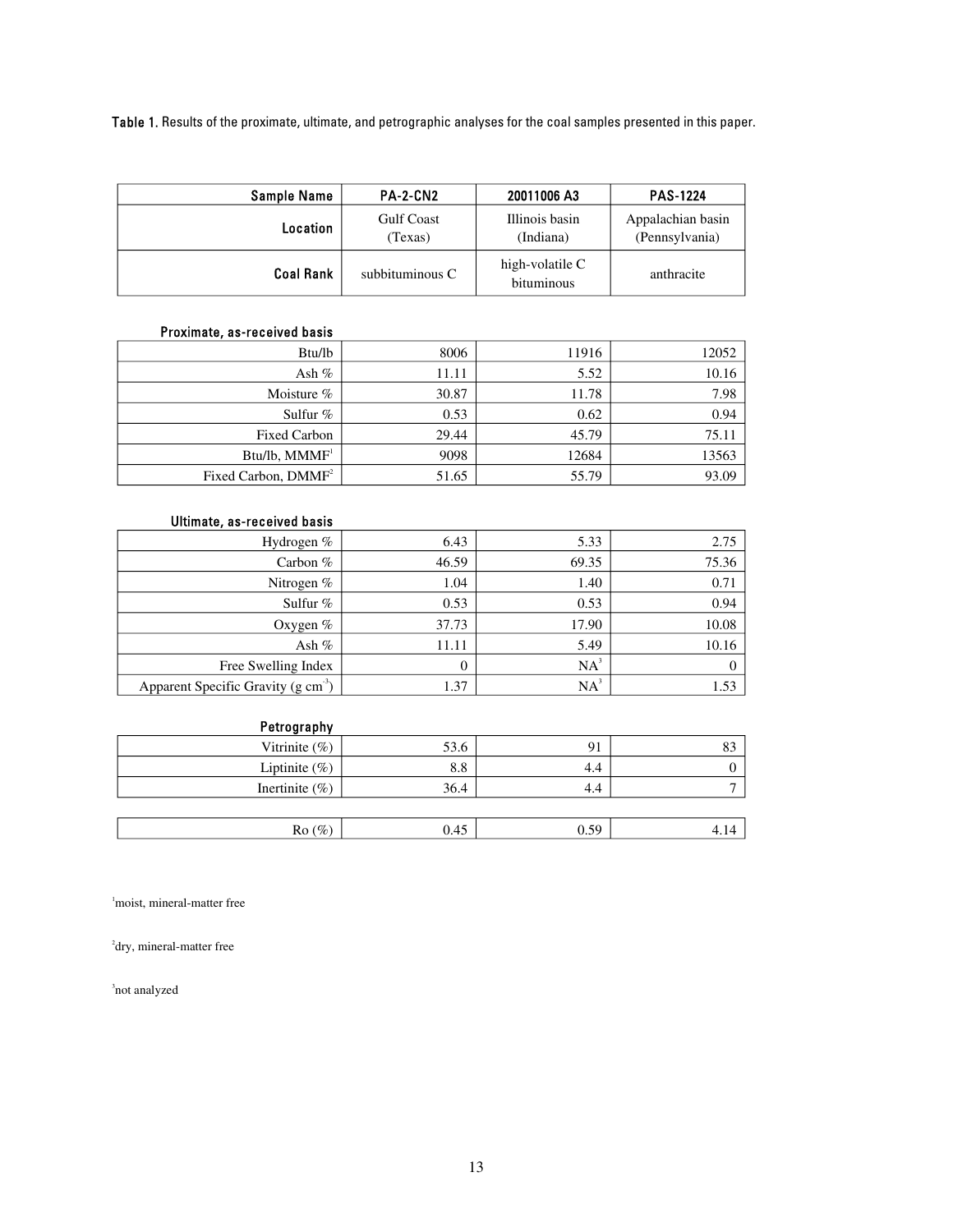**Table 2.** Roster of PAH compounds and corresponding target ions used in GC-MS analyses $^!$ .

| Analyte                                      | <b>Abbreviation</b> | <b>Target lon</b><br>(m/z) |
|----------------------------------------------|---------------------|----------------------------|
| naphthalene                                  | N <sub>0</sub>      | 128                        |
| 1-benzothiophene                             | 1 <sub>BT</sub>     | 134                        |
| 1-methylnaphthalene &<br>2-methylnaphthalene | $\Sigma N1$         | 142                        |
| biphenyl                                     | Bip                 | 154                        |
| 1-ethylnaphthalene                           | 1EtN                | 141                        |
| 2-ethylnaphthalene                           | 2EtN                | 141                        |
| 2,6-dimethylnaphthalene                      | $\Sigma N2$         | 156                        |
| acenaphthylene                               | Acey                | 152                        |
| acenaphthene                                 | Acen                | 153                        |
| 2,3,5-trimethylnaphthalene                   | $\Sigma N3$         | 170                        |
| fluorene                                     | F <sub>0</sub>      | 166                        |
| 1,2,5,6-tetramethylnaphthalene               | $\Sigma N4$         | 184                        |
| dibenzothiophene                             | DBT                 | 184                        |
| phenanthrene                                 | P <sub>0</sub>      | 178                        |
| anthracene                                   | Ant                 | 178                        |
| 1-methylphenanthrene                         | $\Sigma P1$         | 192                        |
| 3,6-dimethylphenanthrene                     | $\Sigma P2$         | 206                        |
| fluoranthene                                 | Flu                 | 202                        |
| pyrene                                       | Pyr                 | 202                        |
| 1,2,4-trimethylphenanthrene                  | $\Sigma P3$         | 220                        |
| benz[a]anthracene                            | B[a]a               | 228                        |
| chrysene                                     | CO                  | 228                        |
| benzo[b]fluoranthene                         | B[b]f               | 252                        |
| benzo[k]fluoranthene                         | B[k]f               | 252                        |
| benzo[e]pyrene                               | B[e]p               | 252                        |
| benzo[a]pyrene                               | B[a]p               | 252                        |
| perylene                                     | Per                 | 252                        |
| indeno[1,2,3-cd]pyrene                       | Icp                 | 276                        |
| dibenz[a,h]anthracene                        | Dba                 | 278                        |
| benzo[ghi]perylene                           | <b>Bgp</b>          | 276                        |

The shaded entries indicate where the calibration curve for a single analyte was used to determine the total concentration  $(\Sigma)$  of all corresponding isomers.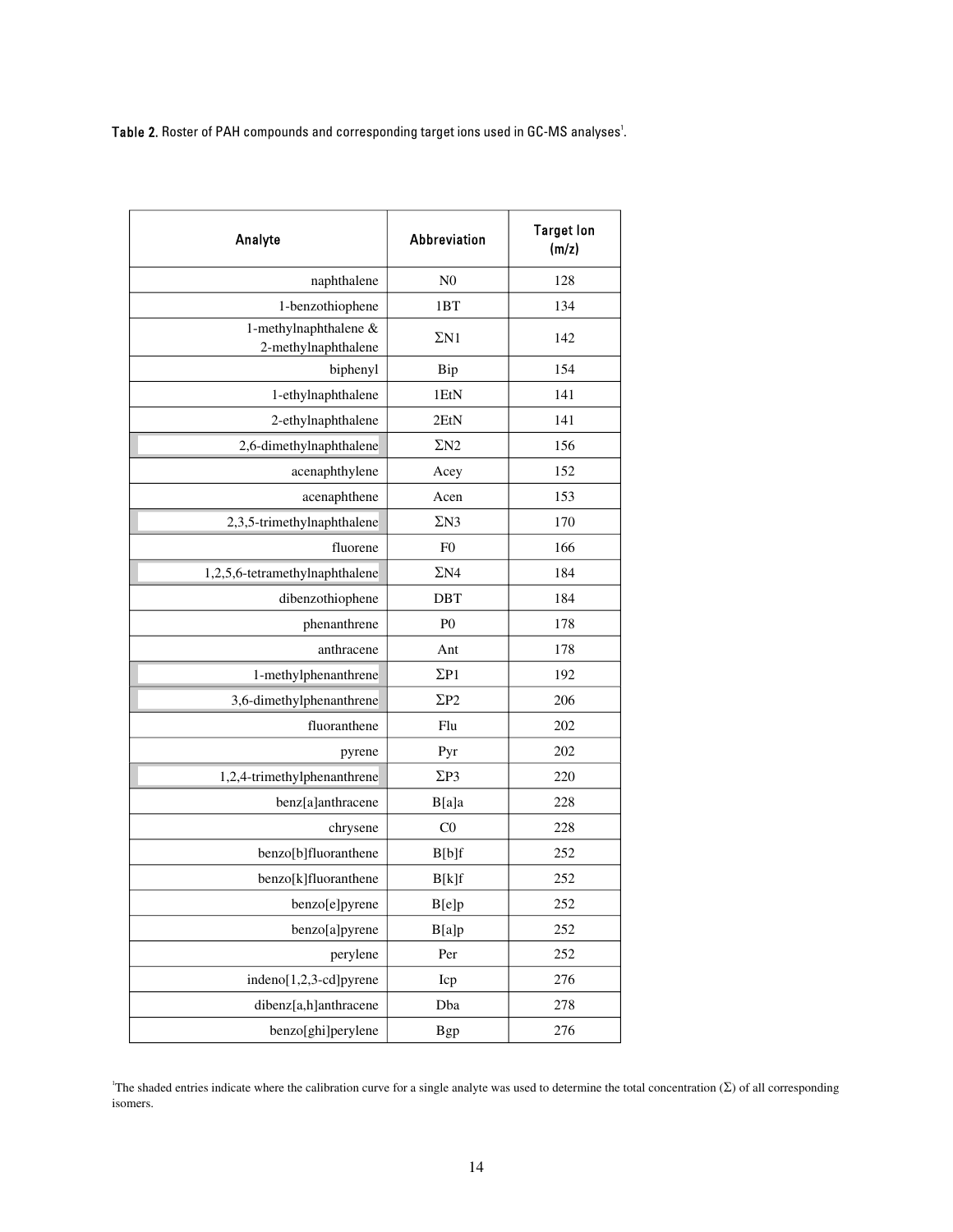

Figure 1. Concentrations of target aliphatic compounds in supercritical CO<sub>2</sub> extracts from ground coal samples.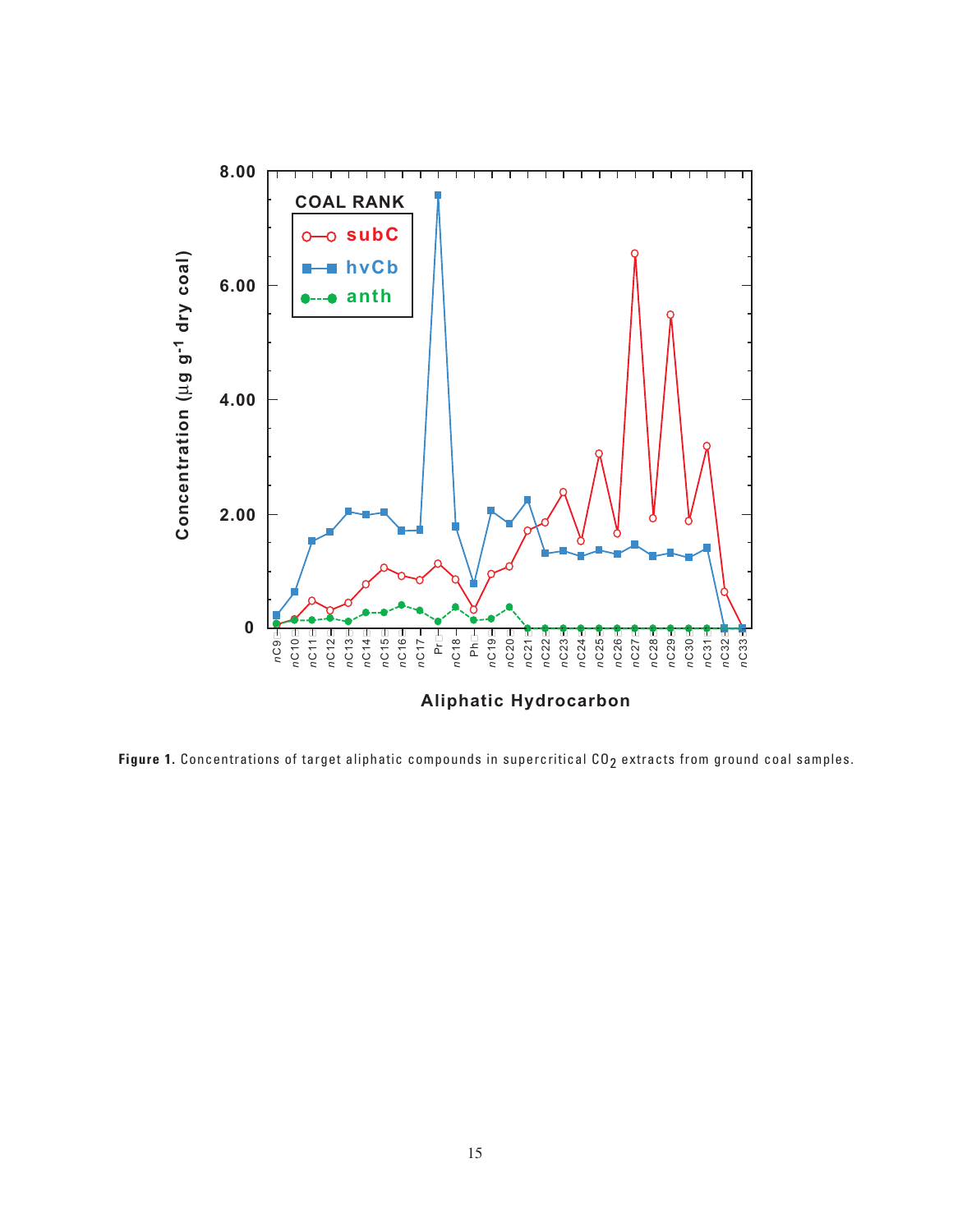

**Figure 2.** Relative concentrations of selected aliphatic compounds in consecutive supercritical CO<sub>2</sub> extracts from a ground coal sample (hvCb).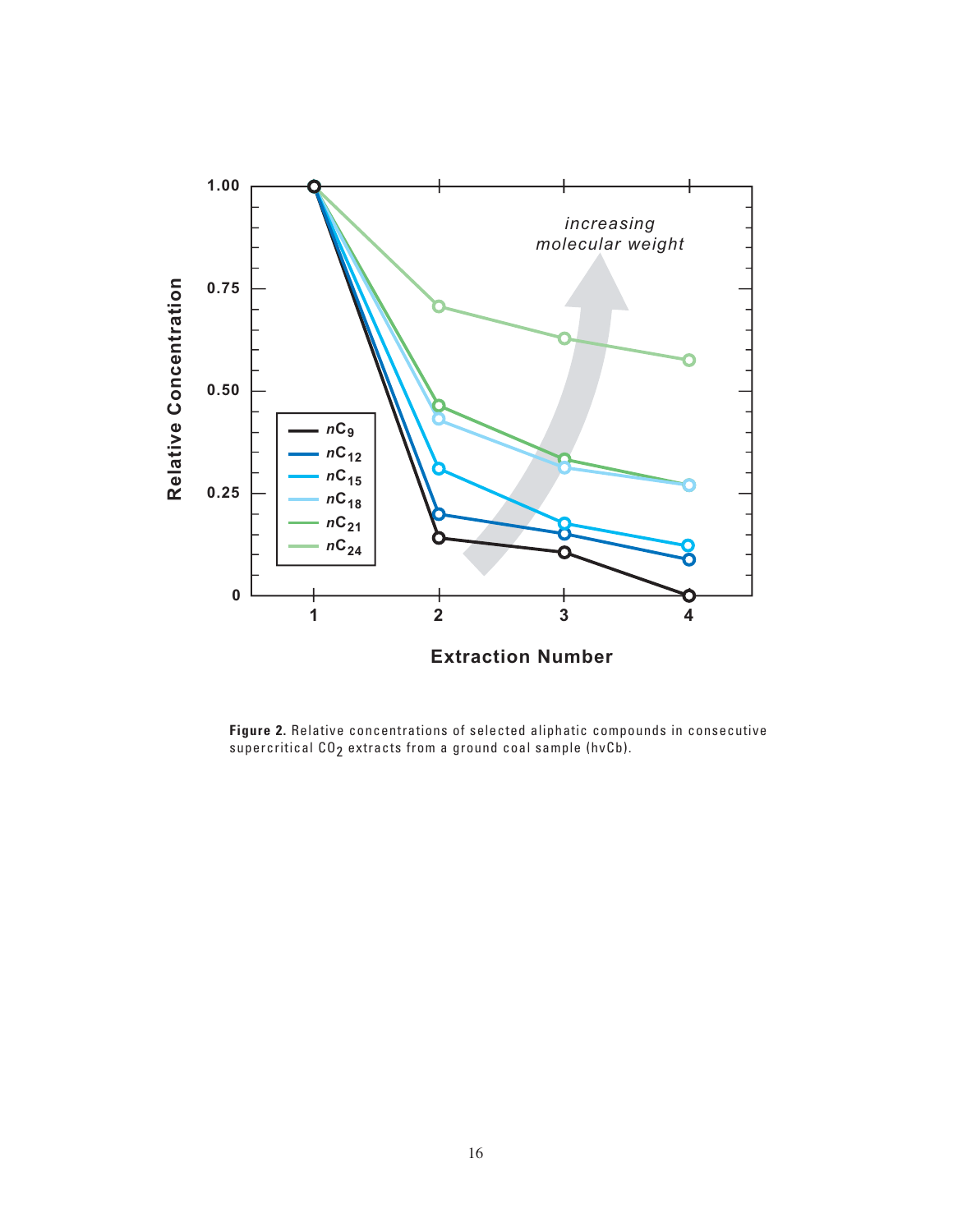

**Figure 3.** Concentrations of PAH compounds in supercritical CO<sub>2</sub> extracts from ground coal<br>samples. Larger PAH compounds, e.g., B[b]f and Icp, were detected in the subbituminous C coal sample extract, but at levels below reporting limits.